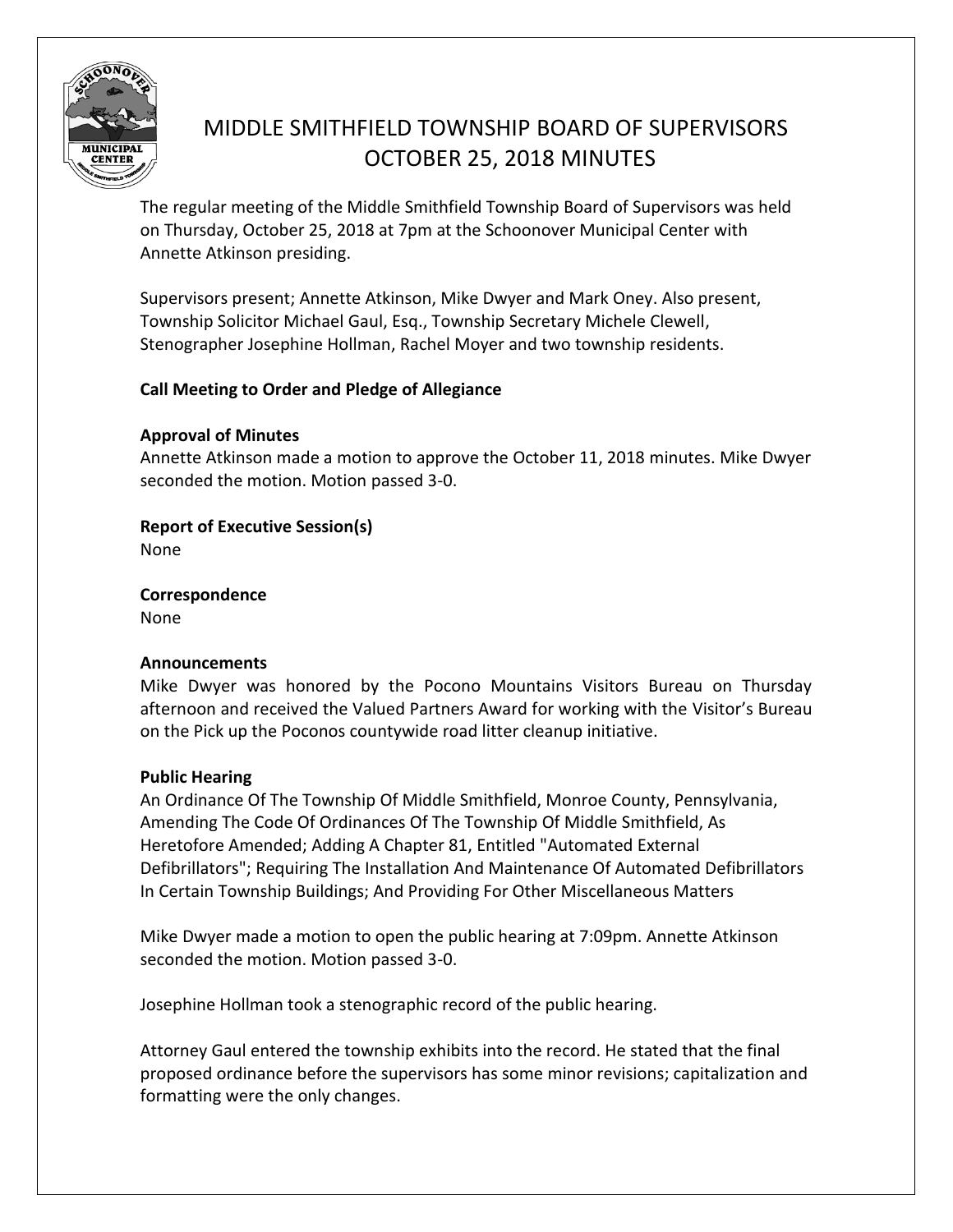Mike Dwyer stated that the proposed ordinance's purpose is to have more AED devices available within the township. Any commercial building with n occupancy load of 50 or more that is newly constructed or has extensive renovations within the township will be required to have an AED onsite.

The is something for the health, safety and welfare of the residents and visitors to the township. This is something that will save lives. The entire Board of Supervisors supports this ordinance. We are inspired by Rachel Moyer, who is the advocate for AED's and who has provided training to all the township employees on how to use them as they are within all the township buildings.

Attorney Gaul asked for public comment for the record.

Rachel Moyer; The Greg Moyer Defibrillator Fund Garry Morris; East Stroudsburg Area School District Mr. Lipkind; resident

Mike Dwyer stated that he is sure that once other townships pass AED ordinances, he predicts that the state will want to take the lead by requiring AED's in all public buildings and school buses.

Annette Atkinson made a motion to close the public hearing at 6:40pm. Mike Dwyer seconded the motion. Motion passed 3-0.

#### **Action on Proposed Ordinance**

Mike Dwyer made a motion to adopt Ordinance No. 223. Annette Atkinson seconded the motion. Motion passed 3-0.

#### **Bid Consideration**

- a. Contract 2018-01 Pump Station Modification; Mike Dwyer made a motion based on the township engineer's recommendation letter to award the contract to Blooming Glen Contractors, in the amount of \$135,499 for the base bid, contingent on the contractor accepting the option that the township has until January to provide the Notice to Proceed and if they do not agree then no contract is awarded. Annette Atkinson seconded the motion. Motion passed 3-0.
- **b.** Contract 2018-02 Install Water and Sewer Lines under State Route 209; Mike Dwyer made a motion based on the township engineer's recommendation letter, that the contract be awarded to Wexcon Inc. in the amount of \$76,700. Annette Atkinson seconded the motion. Motion passed 3-0.

#### **Correspondence**

None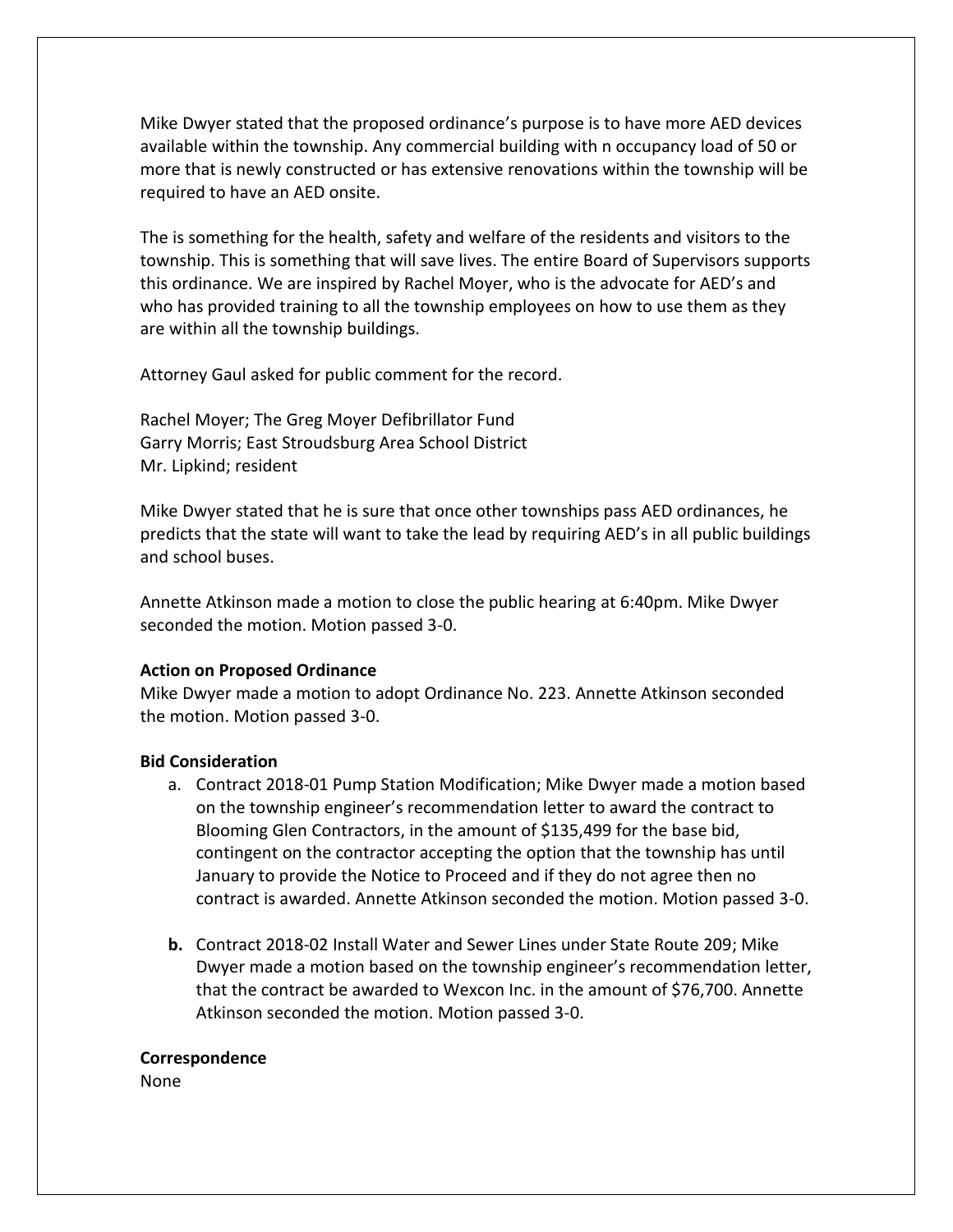#### **Treasurer's Report**

Mike Dwyer stated that budget season is well underway. The word for 2019 is bridges. The bridges that were acquired during the 2010 EDU purchase in CCP are nearing their anticipated useful life and we will need to replace these bridges soon. These are significant expenses we will have in 2019. This is something that we will be struggling with now and for the next couple of years.

The township has been the recipients of multiple grants in 2018; DEP recycling grants and for the Oak Grove processing site.

Mike Dwyer made a motion to approve general fund payables in the amount of \$111,365.36. Mark Oney seconded the motion. Motion passed 3-0.

Mike Dwyer made a motion to approve the sewer department payables in the amount of \$55,073.82. Annette Atkinson seconded the motion. Motion passed 3-0.

Mike Dwyer made a motion to approve the golf department payables in the amount of \$21,667.73. Mark Oney seconded the motion. Motion passed 3-0.

Mike Dwyer made a motion to approve the liquid fuels payables in the amount of \$32,206.31. Mark Oney seconded the motion. Motion passed 3-0.

Mike Dwyer made a motion to approve the GOB payables in the amount of \$236,990.63. Annette Atkinson seconded the motion. Motion passed 3-0.

**Solicitors Report** None

**Engineers Report**  None

**Old Business** None

#### **New Business**

Request to Schedule a Public Hearing for the purpose of Transferring Liquor License R-19990 from Barrett Township to Middle Smithfield Township; Annette Atkinson made a motion to schedule the public hearing for November 15, 2018 at 7pm. Mr. Lipkind asked what this is for. Ms. Atkinson stated it is for the cigar lounge located within the Price Chopper plaza. Mike Dwyer seconded the motion. Motion passed 3-0.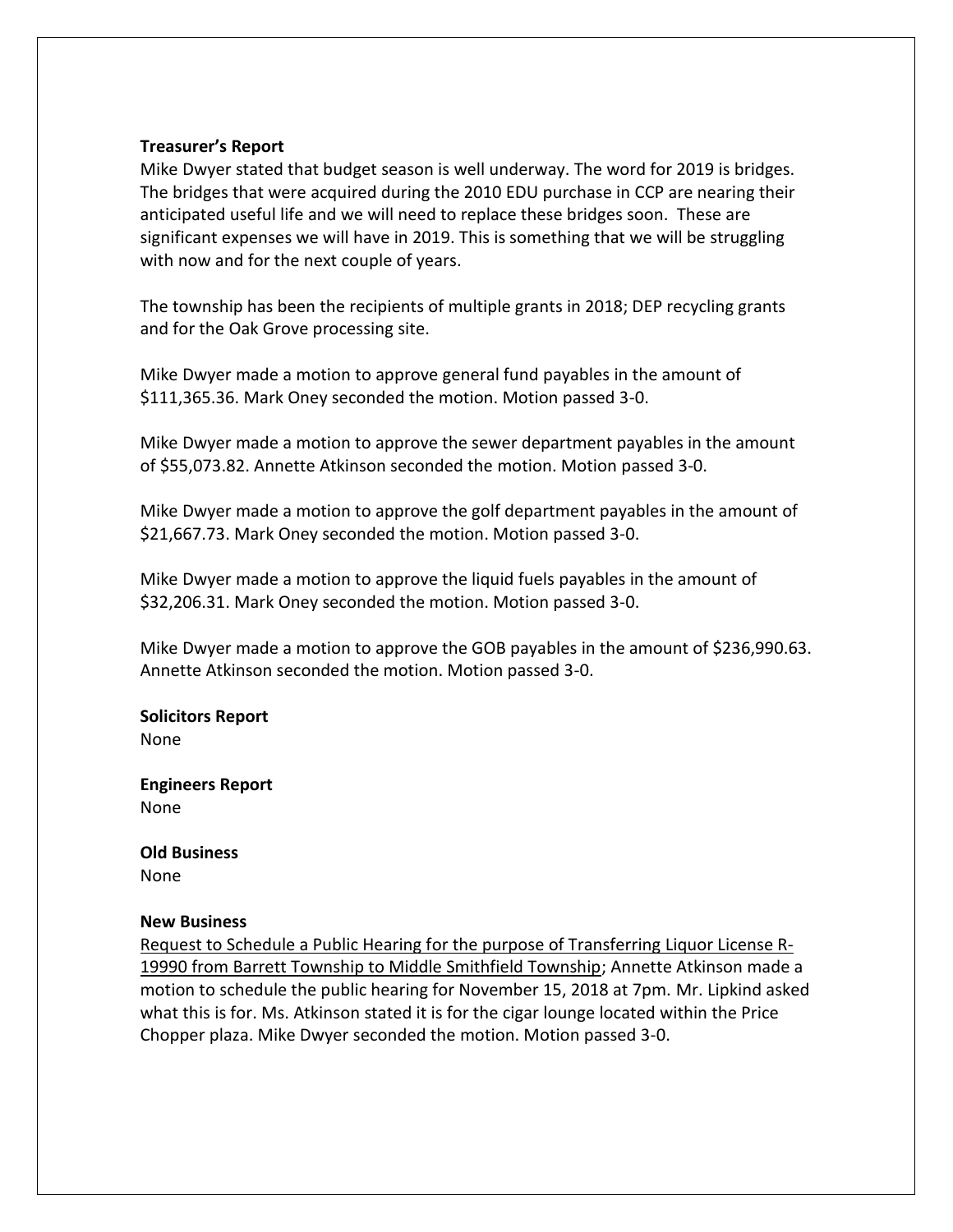Resolution 10-2018-2; Urban & Zayac Joinder Deed; Mark Oney made a motion to approve Resolution 10-2018-2. Annette Atkinson seconded the motion. Motion passed 3-0.

Request to Waive the Whispering Pines Banquet Hall rental fee for RISE for October 12, 2019; Annette Atkinson made a motion to approve the fee waiver request received from RISE for October 12, 2019. Mike Dwyer seconded the motion. Motion passed 3-0.

Request to Waive the Whispering Pines Banquet Hall rental fee for African American Network for February 2, 2019; Annette Atkinson made a motion to approve the fee waiver request received from African American Network for February 2, 2019.

Authorize and Direct the Township Solicitor to Advertise a Public Hearing, and Intent to Enact Ordinance for the Establishment, for purposes of Economic Development, a Real Estate Tax Exemption Program in the Township under the Pennsylvania Local Economic Revitalization Tax Assistance Act ("LERTA") for Approximately 320.53 Acres, Plus Or Minus, In Size, Commonly Known As 119 Tom X Road, Tax Map Parcel No. 9/10/1/86, And Parcel Identifier No. 09-7334-00-03-3428; Annette Atkinson made a motion to schedule a public hearing on November 15, 2018 at 7pm for the purpose of establishing a LERTA zone for PIN 09-7334-00-03-3428. Gary Morris asked where this property is. Ms. Atkinson stated this is the township owned property within CCP. This is property zoned with the C-2 zoning district. By putting this property within the LERTA zone, it is an incentive for a buyer to purchase and put it get it back on the tax rolls. Currently, with the township owning the land, no taxing authority is getting any tax money. Mark Oney seconded the motion. Motion passed 3-0.

## **Public Comment**

None

## **Adjournment**

Annette Atkinson made a motion to adjourn the meeting at 8:13pm. Mark Oney seconded the motion. Motion passed 3-0.

Respectfully submitted,

Michele L. Clewell Township Secretary October 25, 2018

General fund

| Date       | Num      | <b>Name</b>       | Memo                                 | Credit |
|------------|----------|-------------------|--------------------------------------|--------|
|            |          |                   |                                      |        |
| 10/12/2018 | 16797    | Millers Egg Ranch | inv 5718 pumpkins for Trunk or Treat | 525.00 |
| 10/15/2018 | 57275992 | Met Fd            | 100036091245 Bldg B                  | 367.41 |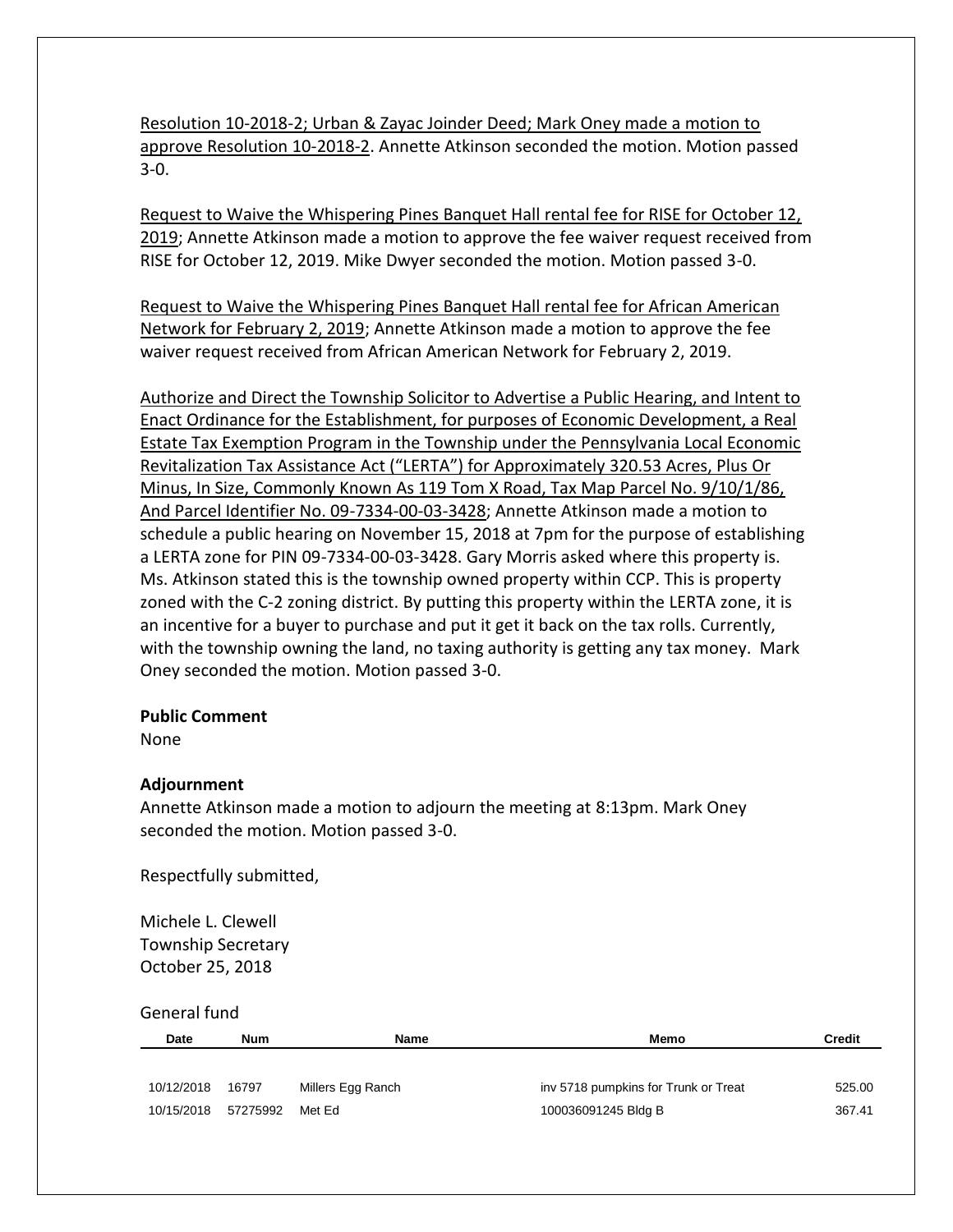| 10/15/2018 | 57275738 | Met Ed                                       | 100016951467 bldg A                        | 416.23    |
|------------|----------|----------------------------------------------|--------------------------------------------|-----------|
| 10/15/2018 | 57277507 | Met Ed                                       | 100114051681 bark park                     | 21.34     |
| 10/15/2018 | 57277033 | Met Ed                                       | 100124280825 Oak Grove light               | 30.39     |
| 10/15/2018 | 57276952 | Met Ed                                       | 100059550028 Echo Lake                     | 35.27     |
| 10/15/2018 | 57276259 | Met Ed                                       | 100069220836 River Rd light                | 20.23     |
| 10/15/2018 | 57276128 | Met Ed                                       | 100016915751 Municipal light               | 28.03     |
| 10/18/2018 | 16798    | RSVP of Monroe County                        | luncheon                                   | 25.00     |
| 10/23/2018 | 57375857 | Met Ed                                       | 100126688959 Dancing Ridge                 | 31.26     |
| 10/23/2018 | 57308797 | Met Ed                                       | 100073577916 Sellersville light            | 35.45     |
| 10/25/2018 | 16799    | 209 Enterprises                              | inv 101-11837 CCP Bridge project           | 80.83     |
| 10/25/2018 | 16800    | 447 Cornerstone Products, Inc.               | invs 2255,2261 materials                   | 219.60    |
| 10/25/2018 | 16801    | Ace Trucking & Repairs, Inc                  | inv 15354 inspection                       | 36.79     |
| 10/25/2018 | 16802    | AFLAC                                        | insurance a/c y2051                        | 384.26    |
| 10/25/2018 | 16803    | Andrew Regan                                 | return of deposit                          | 50.00     |
| 10/25/2018 | 16804    | Autozone                                     | inv 6787256601 parts                       | 133.15    |
| 10/25/2018 | 16805    | Bergey's, Inc                                | inv ph626029r mirror                       | 468.90    |
| 10/25/2018 | 16806    | Cargill, Inc.                                | inv 2904380410 Clearlane Deicer            | 25,510.64 |
| 10/25/2018 | 16807    | Claude S. Cyphers, Inc.                      | invs 675420,675632 parts                   | 84.70     |
| 10/25/2018 | 16808    | <b>Cleveland Brothers</b>                    | inv inpp2888927 parts                      | 243.82    |
| 10/25/2018 | 16809    | <b>CNH Capital</b>                           | 5043-9355-0140-9770                        | 346.99    |
| 10/25/2018 | 16810    | FedEx                                        | inv 633182532 grants                       | 32.25     |
| 10/25/2018 | 16811    | Five Star Equipment                          | inv p58583 parts                           | 270.80    |
| 10/25/2018 | 16812    | General Code, LLC                            | inv pg000016551 eCode Map link             | 2,497.50  |
| 10/25/2018 | 16813    | Gotta Go Potties, Inc.                       | inv 84923 porta potties -9/11-10/9         | 700.00    |
| 10/25/2018 | 16814    | Greater Pocono Chamber of Commerce           | 2018/2019 Membership dues                  | 150.00    |
| 10/25/2018 | 16815    | Hunter Keystone Peterbilt, LP                | invs 210034598,37077,37562 parts           | 1,006.53  |
| 10/25/2018 | 16816    | King, Spry, Herman, Freund & Paul LLC        | Legal Fees invs 131870-131880              | 9,136.00  |
| 10/25/2018 | 16817    | Leroy Lewis                                  | contracted maintenance-dog park            | 200.00    |
| 10/25/2018 | 16818    | Mailfinance                                  | inv n7373275 postage machine               | 478.74    |
| 10/25/2018 | 16819    | Matergia and Dunn                            | stmt 11 zoning hearing board               | 808.50    |
| 10/25/2018 | 16820    | Michaela Kennedy                             | reimburse for training conference expenses | 51.01     |
| 10/25/2018 | 16821    | Michele L. Clewell                           | reimburse for mileage expenses             | 86.32     |
| 10/25/2018 | 16822    | Midlantic Marking, Inc.                      | inv 13066 line painting                    | 1,754.42  |
| 10/25/2018 | 16823    | Miggys Five                                  | a/c 15 supplies                            | 886.03    |
| 10/25/2018 | 16824    | Newton Engineering Group                     | inv 26441 Libray HOP                       | 1,988.50  |
| 10/25/2018 | 16825    | Nivert Metal                                 | invs i066217,066266                        | 778.25    |
| 10/25/2018 | 16826    | PA Municipal Health Insurance<br>Cooperative | 10207571-72 health insurance               | 49,592.22 |
| 10/25/2018 | 16827    | PA State Association of Boroughs             | id 26980 2019 dues                         | 225.00    |
| 10/25/2018 | 16828    | Pennsylvania American Water                  | 1024220008909318 bark park                 | 181.64    |
| 10/25/2018 | 16829    | Penteledata                                  | inv b3367846 email boxes                   | 292.14    |
| 10/25/2018 | 16830    | Pocono Profoods                              | inv 1078439 supplies                       | 51.60     |
| 10/25/2018 | 16831    | Staples Advantage                            | invs 8051744802,8051803439 office supplies | 200.77    |
| 10/25/2018 | 16832    | Sun Litho Print                              | invs 42024,42159 Newsletter & envelopes    | 9,322.00  |
| 10/25/2018 | 16833    | Super Heat, Inc.                             | inv 1807-31083 pump repairs                | 212.50    |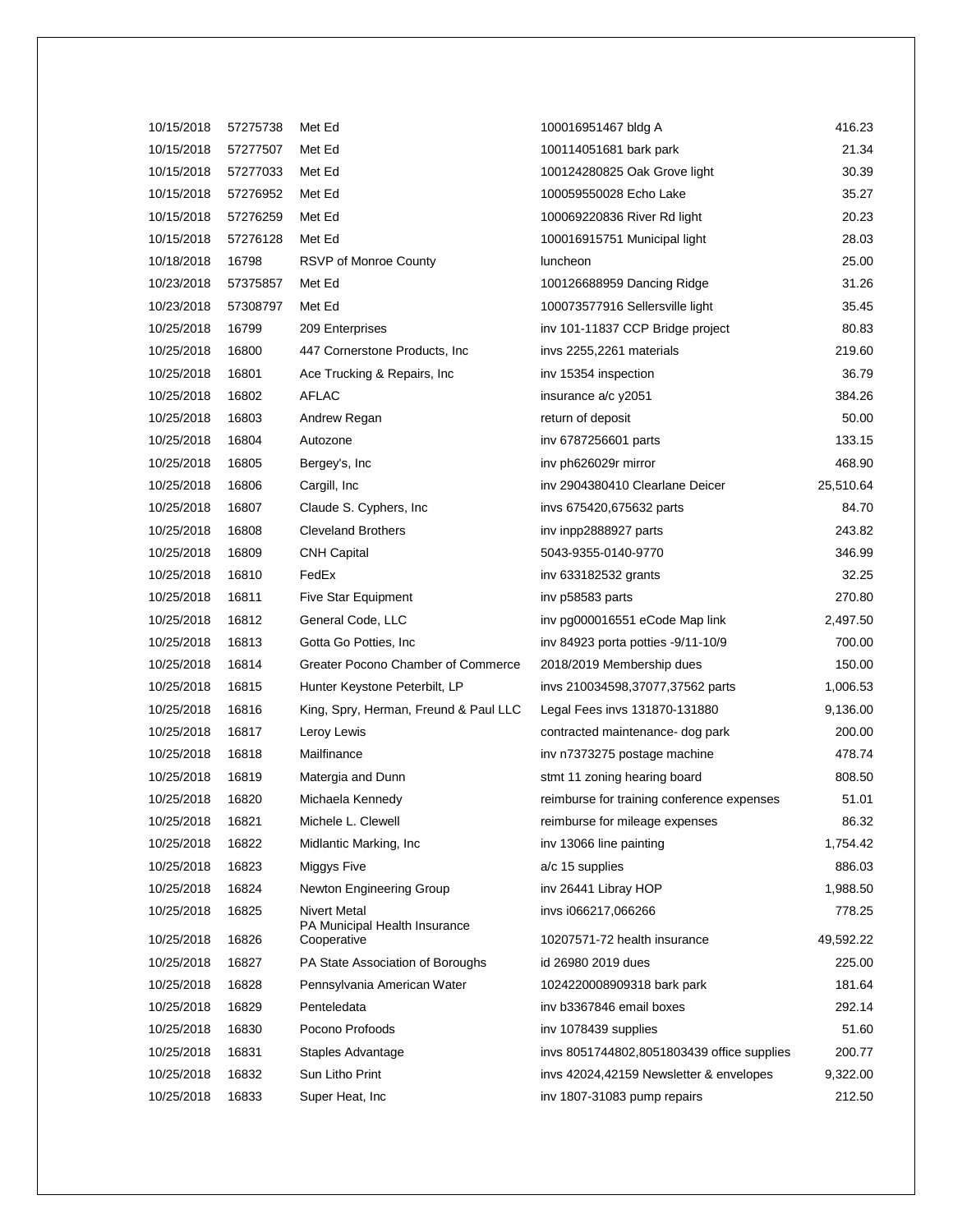| 10/25/2018 | 16834 | Verizon                        | 5702230503                 | 360.32     |
|------------|-------|--------------------------------|----------------------------|------------|
| 10/25/2018 | 16835 | Warehouse Battery Outlet, Inc. | iny 402842 batteries       | 468.30     |
| 10/25/2018 | 16836 | Waste Management               | inv 330203902037 dumpsters | 538.73     |
|            |       |                                |                            | 111,365.36 |

# Golf Course fund

| <b>Date</b> | <b>Num</b> | <b>Name</b>                            | Memo                                                   | Amount      |
|-------------|------------|----------------------------------------|--------------------------------------------------------|-------------|
|             |            |                                        |                                                        |             |
| 10/15/2018  | 57276850   | Met-Ed                                 | 100081784231 big ridge dr                              | (51.92)     |
| 10/15/2018  | 57276691   | Met-Ed                                 | 100085171773 guard shack                               | (126.32)    |
| 10/15/2018  | 57276347   | Met-Ed                                 | 100081748855 pump house tom x rd                       | (151.03)    |
| 10/16/2018  | 57308851   | Met-Ed                                 | 100081748848 clubhouse                                 | (1,003.21)  |
| 10/25/2018  | 60732      | Claude S. Cyphers, Inc.                | inv 675253 parts                                       | (408.18)    |
| 10/25/2018  | 60733      | Dave"The Wiz" Muller<br>Equipment      | invs 180928116,181012201 ice machine & oven<br>repairs | (539.00)    |
| 10/25/2018  | 60734      | Golf Car Specialties, LLC              | invs si125941,125943 cart lease                        | (16,598.00) |
| 10/25/2018  | 60735      | Leon Clapper Plumbing.                 | inv 25247 backflow inspection & repairs                | (1,280.00)  |
| 10/25/2018  | 60736      | Nagle Elevator Inspection &<br>Testing | inv 14609 elevator re-inpsection                       | (75.00)     |
| 10/25/2018  | 60737      | Pocono ProFoods                        | inv 1082229 supplies                                   | (223.60)    |
| 10/25/2018  | 60738      | Sharon Ortiz.                          | return of deposit                                      | (250.00)    |
| 10/25/2018  | 60739      | Verizon                                | 5702238140                                             | (52.80)     |
| 10/25/2018  | 60740      | Waste Management                       | 330352402037 clubhouse                                 | (668.56)    |
| 10/25/2018  | 60741      | Waste Management                       | 330352502034 maint bldg                                | (240.11)    |
|             |            |                                        |                                                        | (21,667.73) |

# Sewer fund

| Date       | <b>Num</b> | Name                                   | Memo                                 | <b>Credit</b> |
|------------|------------|----------------------------------------|--------------------------------------|---------------|
|            |            |                                        |                                      |               |
| 10/25/2018 | 13029      | ALLSTATE SEPTIC SYSTEMS.<br><b>LLP</b> | 308315                               |               |
|            |            |                                        |                                      | 2,613.75      |
| 10/25/2018 | 13030      | <b>Blooming Glen Contractors</b>       | Payment #6                           | 40,971.58     |
| 10/25/2018 | 13031      | PROSSER LABORATORIES, INC.             | 410097                               | 811.60        |
| 10/25/2018 | 13032      | MET-ED                                 | 100044863148 - WL Island View        | 24.58         |
| 10/25/2018 | 13033      | MET-ED                                 | 100016914275 - PS#5 Rt 209 Municipal | 285.39        |
| 10/25/2018 | 13034      | MET-ED                                 | 100018446334 - PS#3 McCole & 209     | 55.66         |
| 10/25/2018 | 13035      | MET-ED                                 | 100018440378 PS#4 Maple Ln           | 305.17        |
| 10/25/2018 | 13036      | MET-ED                                 | 100018442556 - PS#7 McCole & NP      | 115.70        |
| 10/25/2018 | 13037      | MET-ED                                 | 100081035618 - Lift Station          | 21.84         |
| 10/25/2018 | 13038      | MET-ED                                 | 100083606630 PS#9 Oak Grove          | 118.18        |
| 10/25/2018 | 13039      | MET-ED                                 | 100089058661 - Rt 209                | 19.15         |
| 10/25/2018 | 13040      | MET-ED                                 | 100018448652 - Main STP              | 3,864.61      |
| 10/25/2018 | 13041      | MET-ED                                 | 100016629691 Sleepy Hollow Fairway   | 187.49        |
| 10/25/2018 | 13042      | MET-ED                                 | 100076523768 - WL Mtn Pass           | 531.63        |
| 10/25/2018 | 13043      | MET-ED                                 | 100080913799 - Off Sleepy Hollow     | 111.50        |